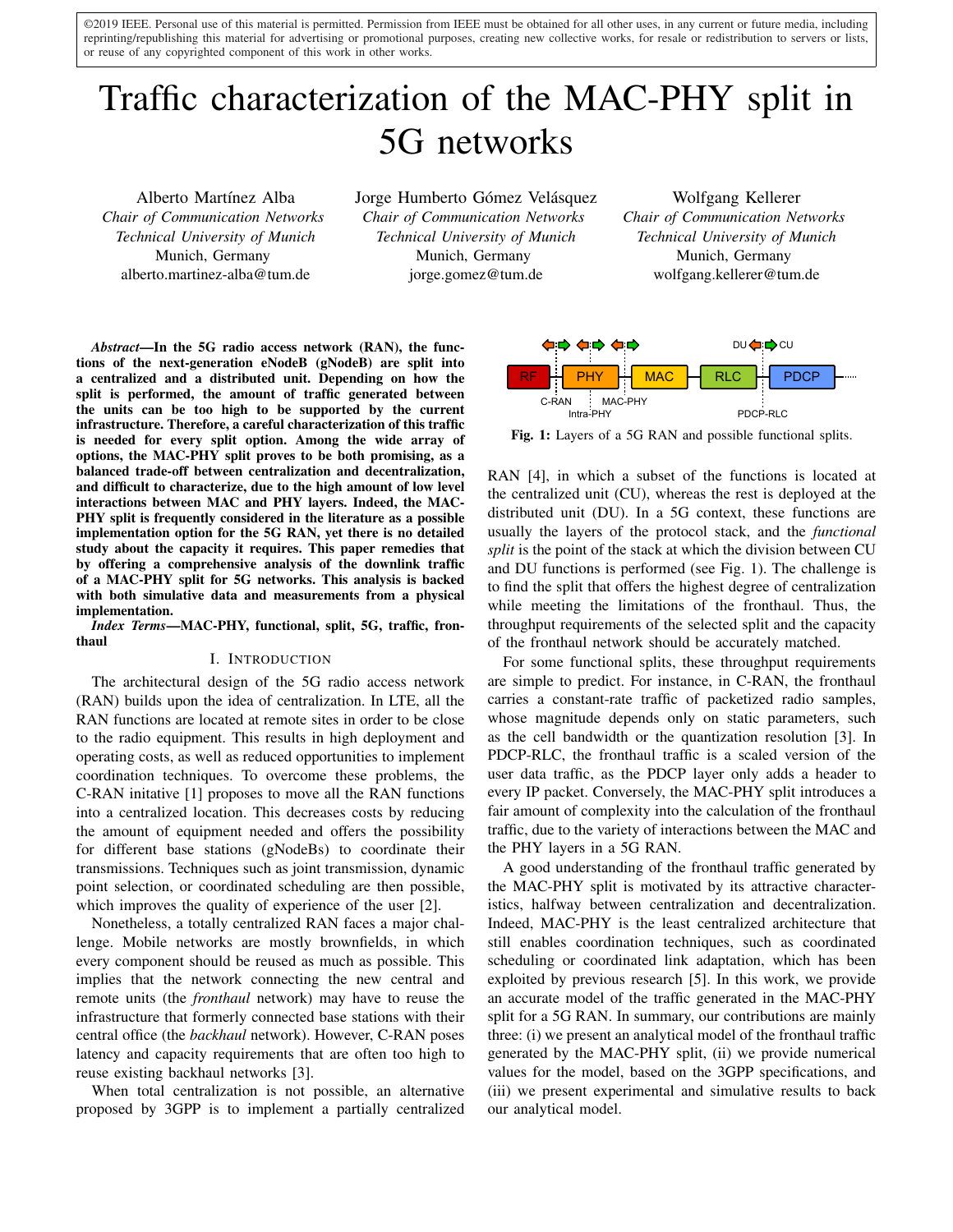

Fig. 2: Structure of an nFAPI message.

The rest of the paper is organized as follows. Sec. II summarizes the current literature on the topic. In Sec. III, we introduce nFAPI, an open initiative to implement the MAC-PHY split. Sec. IV explains the notation used throughout the paper. In Sec. V, we derive the traffic of the MAC-PHY split. In Sec. VI, we present experimental results to complement the theoretical analysis. Finally, Sec. VII concludes the paper.

## II. RELATED WORK

There are few works directly addressing the capacity requirement of the MAC-PHY split. The main contribution to this area is [3], where the authors present a thorough quantitative study of four functional splits: MAC-PHY, C-RAN, and two different Intra-PHY splits. Although valid as a first approach, their model is rather abstract and does not take into consideration most of the control information that is exchanged between the MAC and PHY layers. Additionally, the 3GPP has addressed the estimation of the MAC-PHY traffic in a technical document [6]. However, this document only includes a rough estimation of the required capacity.

### III. NFAPI SPECIFICATION

In order to model the traffic generated by the MAC-PHY split, we need a protocol that translates the information exchanged by these functions into network packets. To the best of our knowledge, nFAPI [7] is the most complete description of such a protocol. Its goal is to implement all the interactions between MAC and PHY layers as UDP packets, in order that they can be transmitted on an Ethernet network. nFAPI is originally based on the LTE specifications from Rel. 8 to 13, although it can be easily adapted to 5G specifications owing to the similarity between LTE and 5G functions. For this reason, we use the details of this protocol to derive an analytical model for the MAC-PHY split in 5G.

In a nutshell, the operation of nFAPI is as follows. The information exchanged by the MAC and PHY layers is classified into *messages*, which consist of a header region, a common-fields region, and a variable number of packet data units (PDUs) (see Fig. 2). The header region is the same for all messages, and consists of Ethernet, IP, UDP, and nFAPI headers. The sizes of these headers are 14, 20, 8, and 16 B (bytes) respectively, yielding a total size of  $s_{\text{H}} = 58$  B. The common-fields region contains auxiliary information that is specific to each message type. In Table 1, we provide the size of this region for the four most common messages. The actual data exchanged by MAC and PHY layers is structured into PDUs. The type and number of these PDUs are variable, as we explain in the following sections. In Table 2, we summarize the size and corresponding message of the most usual PDUs.

| <b>Message</b>    | Size of common fields (bytes) |
|-------------------|-------------------------------|
| DL CONFIG.request | 13                            |
| UL CONFIG.request | Q                             |
| TX.request        | 8                             |
| HI DCI0.request   | 10                            |

Table 1: Common fields of the main four nFAPI messages [7].

| Size (bytes) | <b>Message</b>    |
|--------------|-------------------|
| 10           | DL CONFIG.request |
| 79-326       | DL CONFIG.request |
| 80           | DL CONFIG.request |
| 62           | UL CONFIG.request |
| 18           | HI DCI0.request   |
| 56           | HI DCI0.request   |
| Variable     | TX.request        |
|              |                   |

Table 2: Size of the most relevant PDUs in nFAPI [7].

# IV. NOTATION

Throughout this paper, we use  $r<sub>x</sub>(t)$  to denote the instantaneous data rate generated by traffic source  $x$  at scheduling interval t. This data rate is related to the size  $s_x(t)$  and the period  $\tau_x$  of the corresponding message(s):

$$
r_x(t) = \frac{s_x(t)}{\tau_x}.\tag{1}
$$

We assume that this expression always holds, thus we skip the definition of  $s_x(t)$  when  $r_x(t)$  has been already defined, and vice versa. Furthermore, by removing the dependency on t, we refer to the mean value over time:

$$
r_x \triangleq \mathcal{E}\{r_x(t)\}, \quad s_x \triangleq \mathcal{E}\{s_x(t)\}.
$$
 (2)

In addition, the following relations are also always assumed, without explicit definition:

$$
r_x(t) = \sum_{u=1}^{U} r_{x,u}(t), \quad s_x(t) = \sum_{u=1}^{U} s_{x,u}(t), \quad (3)
$$

where  $r_{x,u}(t)$  is the contribution of user equipment (UE) u to  $r_x(t)$  and U is the number of UEs scheduled at interval t.

# V. TRAFFIC OF THE MAC-PHY SPLIT

In this section, we provide a detailed description of the information exchanged by the MAC and PHY layers in a 5G RAN. For the sake of brevity, we focus only on the steadystate behavior of the downlink MAC-PHY traffic of a singlecarrier cell. Nonetheless, extending the present analysis to the uplink or multiple carriers is straightforward.

In order to predict the downlink traffic in the MAC-PHY split, we need to understand how a data packet is handled by the MAC layer. In a nutshell, the MAC layer divides the user traffic into *data PDUs*, whose size is selected according to the channel quality of each UE. Afterwards, the MAC layer generates one or more *control PDUs* associated to each data PDU, with the intention of assisting the processing of the PHY layer. In the fronthaul, this results in additional traffic that appears every time there is data traffic towards the UEs. Moreover, even if there is no user traffic, the MAC layer periodically generates messages to keep the PHY layer in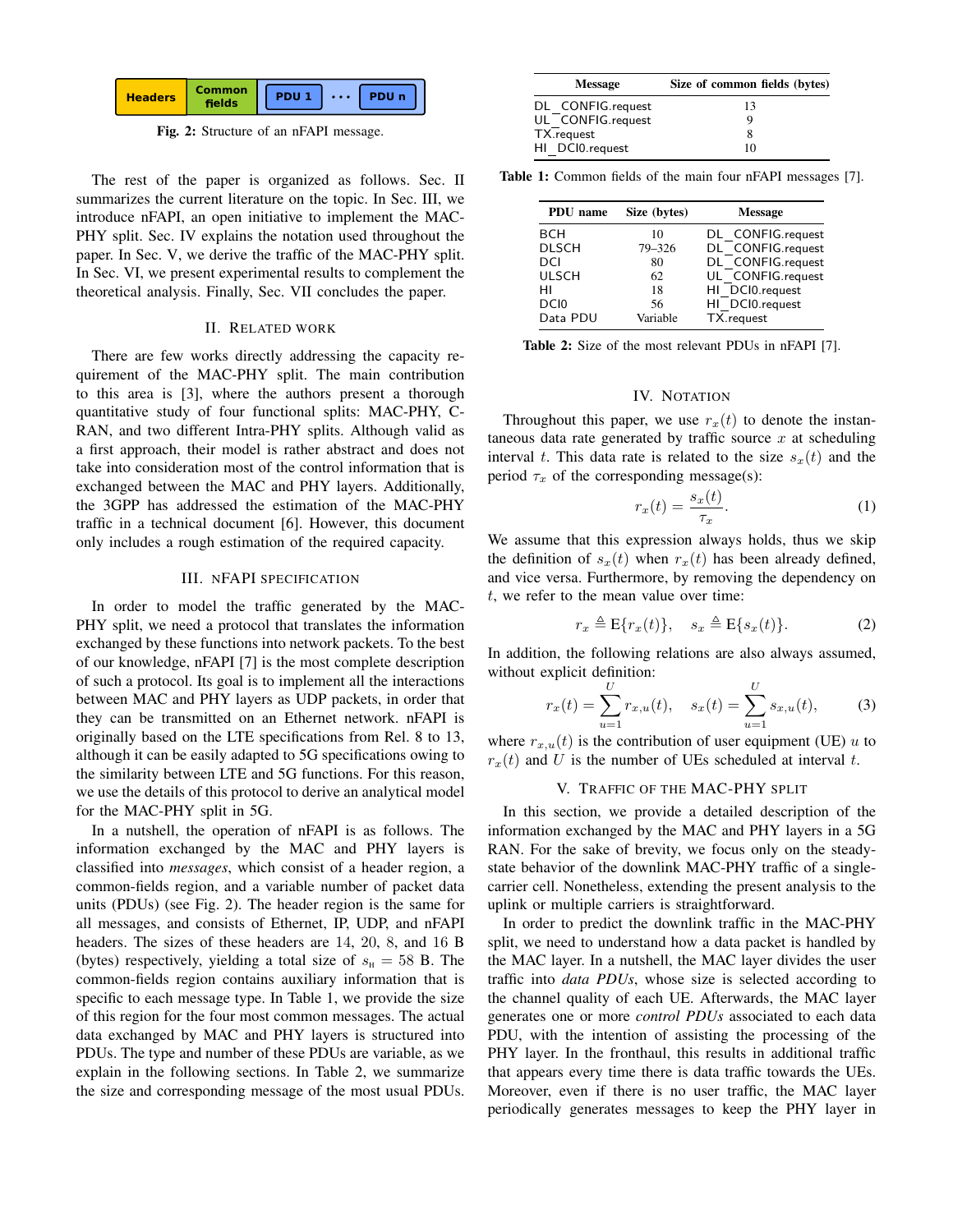sync. This creates a constant, user-independent background traffic on the fronthaul. As a result, we can express the fronthaul MAC-PHY traffic  $r<sub>FH</sub>(t)$  at instant t as the sum of three components:

$$
r_{\text{FH}}(t) = r_{\text{BG}}(t) + r_{\text{c}}(t) + r_{\text{U}}(t),
$$
\n(4)

where  $r_{\text{BG}}(t)$  is the background traffic,  $r_c(t)$  is the userdependent control traffic, and  $r<sub>U</sub>(t)$  is the user traffic. In the following sections we look into the details of  $r_{\text{BG}}(t)$  and  $r_{\text{C}}(t)$ .

## *A. Background traffic*

The *background traffic*  $r_{\text{BG}}(t)$  has two components: keepalive messages between MAC and PHY layers and broadcast of system information. Since this traffic is user-independent, we can neglect the influence of time an focus on its average  $r_{\text{BG}}$ , which can be hence divided into two parts:

$$
r_{\text{BG}} = r_{\text{KA}} + r_{\text{SI}},\tag{5}
$$

where  $r_{\text{KA}}$  is the traffic resulting from keep-alive messages and  $r_{\rm SI}$  results from the broadcast of system information.

*1) Keep-alive messages:* By design, the PHY layer relies on the decisions of the MAC layer to operate. Hence, the MAC layer sends periodic instructions to the PHY layer, even if there is no user traffic. These instructions can be divided into two different messages that are sent every scheduling interval  $\tau_s$ : one to configure the downlink (of size  $s_{\text{DL}}$ ), and the other to configure the uplink (of size  $s_{\text{UL}}$ ). Therefore, the data rate of the keep-alive traffic is:

$$
r_{\rm{ka}} = \frac{s_{\rm{DL}} + s_{\rm{UL}}}{\tau_{\rm{s}}}.
$$
 (6)

In a 5G RAN implementing nFAPI, such messages are DL CONFIG.request and UL CONFIG.request, respectively, which are sent every scheduling interval regardless of any user activity. In the absence of user data, both messages consist only of headers and common-fields sections, which contain the frame and subframe numbers, UL/DL configuration, number of control-region sets, and other basic parameters. According to Table 1, their sizes are  $s_{DL} = s_H + 13 = 71 B$ and  $s_{\text{UL}} = s_{\text{H}} + 9 = 67$  B. Finally, the scheduling interval ranges from  $\tau_s = 62.5 \mu s$  to 1 ms, depending on the numerology  $\mu \in \{0, ..., 4\}$  [8]. Plugging these values into (6) leads to:

$$
r_{\text{KA}} \approx 1.1 \cdot 2^{\mu} \text{ Mb/s.}
$$
 (7)

*2) System information:* The MAC layer in 5G produces two system information messages to be periodically broadcast by the cell: the Master Information Block (MIB) and the System Information Block 1 (SIB1). The size of the MIB is  $s_{MB} = 3B$  and it is transmitted every  $\tau_{MB} = 80$  ms, whereas the size of the SIB1 is approximately of  $s_{\text{\tiny SIB1}} \approx 18$  B and its period is  $\tau_{\text{SIB1}} = 160$  ms [9]. In nFAPI, each MIB entails the transmission of a BCH PDU of size  $s_{BCH} = 10 B$  (see Table 2). Conversely, the SIB1 implies transmitting both a DCI and a DLSCH PDU (see Fig. 3a) of sizes  $s_{\text{pct}} = 80B$  and  $s_{\text{pLsCH}} = 79B$ , respectively. The resulting average traffic  $r_{\text{SI}}$  is:

$$
r_{\scriptscriptstyle SI} = \frac{s_{\scriptscriptstyle MIB} + s_{\scriptscriptstyle BCH}}{\tau_{\scriptscriptstyle MIB}} + \frac{s_{\scriptscriptstyle SIBI} + s_{\scriptscriptstyle DCI} + s_{\scriptscriptstyle DLSCH}}{\tau_{\scriptscriptstyle SIBI}} \approx 10 \text{ kb/s.} \tag{8}
$$



Fig. 3: nFAPI messages sent through the fronthaul associated with data transmission on the DLSCH (Downlink Shared Channel) and ULSCH (Uplink Shared Channel).

This value is negligible compared to the keep-alive traffic, thus we conclude that:

$$
r_{\text{BG}} \approx r_{\text{KA}} \approx 1.1 \cdot 2^{\mu} \text{ Mb/s.}
$$
 (9)

## *B. Control Traffic*

We define *control traffic*  $r_c(t)$  as the traffic on the fronthaul resulting from the transmission of control information from the MAC to the PHY layers. This information is generated only when user data is transmitted or received. Since both downlink and uplink user data streams create control traffic in the downlink, we express  $r_c(t)$  as the following sum:

$$
r_{\rm c}(t) = r_{\rm cDL}(t) + r_{\rm cUL}(t),\tag{10}
$$

where  $r_{\text{CDL}}(t)$  is the control traffic due to downlink data transmissions, or simply *downlink control traffic*, and  $r_{\text{cut}}(t)$ is the control traffic resulting from uplink data transmissions, or simply *uplink control traffic*. In the rest of this section, the magnitude of both traffics is explored.

*1) Downlink control traffic:* When a data packet is sent from the gNodeB to a UE, it generates three types of control information along its way. First, the packet is included into PDCP, RLC, and MAC PDUs, and then encapsulated by the nFAPI protocol. Each of these steps adds its own header to the original data packet. Second, the MAC layer generates transmission parameters that the PHY layer uses to transmit the data packet, such as modulation or beamforming vectors. Finally, the MAC layer sends the downlink control information (DCI) for the UE to decode the data packet correctly. If we denote the contribution of these three types of control information by  $r_{HD}(t)$ ,  $r_{LD}(t)$ , and  $r_{DCI}(t)$ , respectively, the following relation holds:

$$
r_{\text{CDL}}(t) = r_{\text{HD}}(t) + r_{\text{LD}}(t) + r_{\text{DCL}}(t). \tag{11}
$$

We focus first on  $r_{\text{CDL},u}(t)$ , the contribution of UE u to the downlink control traffic. Let us define  $b_u(t)$  as the content of the downlink data buffer of UE  $u$  at time  $t$  and the indicator function  $I_{b_u}(t)$  such that  $I_{b_u}(t) = 1$  if and only if  $b_u(t) > 0$ . Control information for UE  $u$  is only sent if its downlink buffer is not empty, which can be expressed as:

$$
r_{\text{CDL},u}(t) = \frac{s_{\text{HD},u}(t) + s_{\text{LD},u}(t) + s_{\text{DCL},u}(t)}{\tau_{\text{s}}} \cdot I_{b_u}(t). \tag{12}
$$

The value of  $s_{HD,u}(t)$  should be approximately constant for all UEs, as headers have a fixed size. In contrast, the value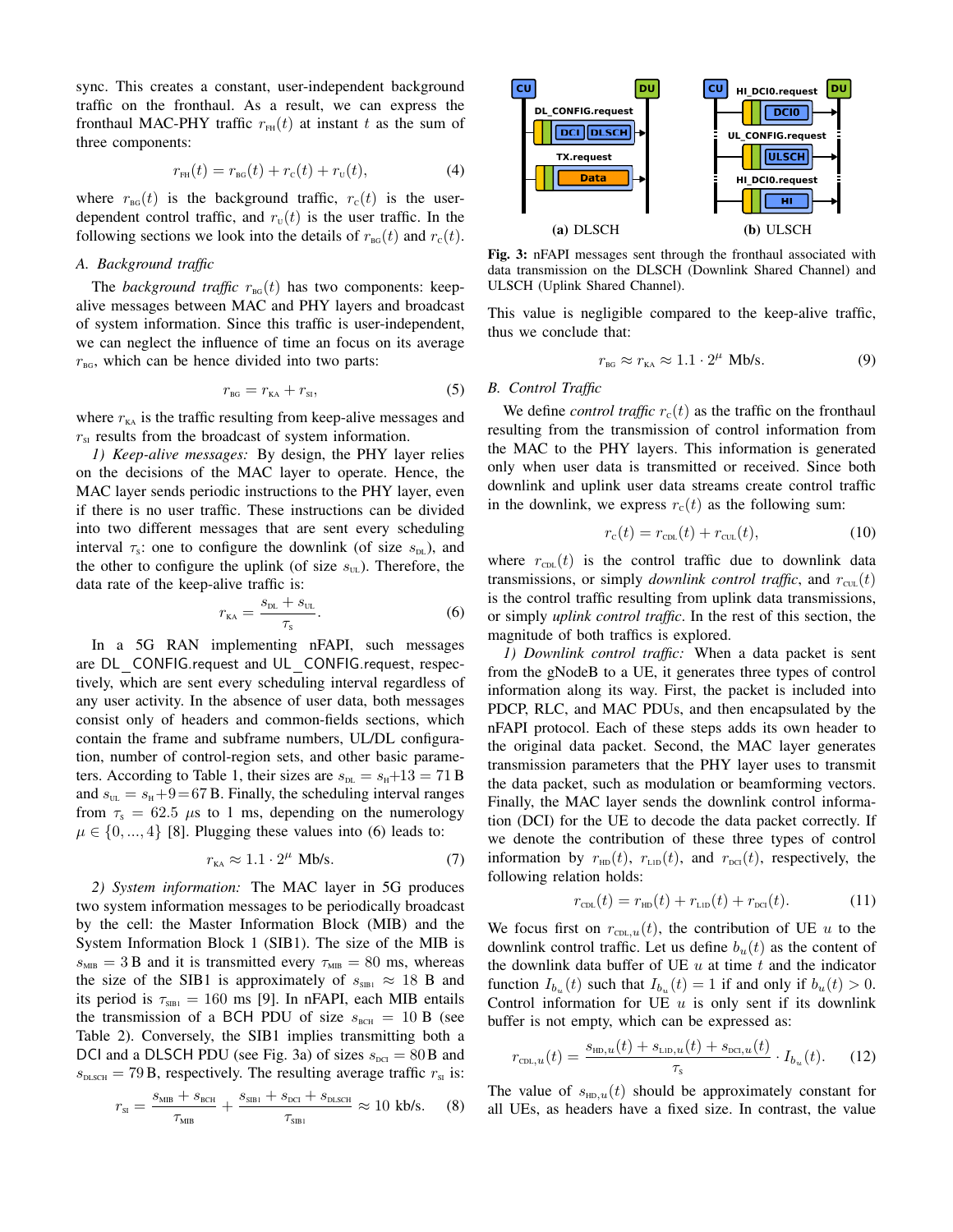of  $s_{\text{duc},u}(t)$  may depend on the size of the DCI format used by the MAC at time  $t$ , which in turn depends on the system bandwidth and the number of transmission layers supported by the cell. Finally, the value of  $s_{\text{\tiny{LID,u}}}(t)$  is a function of the transmission mode, the number of antennas, the bandwidth of the cell, and the number of transmission layers. This results from the transmission of beamforming vectors for non-codebookbased precoding, which need to be provided for every antenna and every *subband* (a fraction of the system bandwidth for which separate channel information is reported).

Let us derive now the average of  $r_{\text{CDL},u}(t)$  over a long, stationary period. We can decompose it as:

$$
r_{\text{CDL},u} = \hat{r}_{\text{CDL},u} \cdot \eta_u,\tag{13}
$$

where

$$
\hat{r}_{\text{CDL},u} = \frac{s_{\text{DCI},u} + s_{\text{LID},u} + s_{\text{HD},u}}{\tau_{\text{s}}}
$$
(14)

is the maximum possible downlink control traffic generated by UE u, and  $\eta_u = \Pr\{b_u(t) > 0\}$  is the probability that the buffer is not empty at  $t$ . It is out of the scope of this paper to provide exact values for this probability, but still general insights can be drawn. Let us consider the average downlink data traffic  $r_{\text{U},u}$  experienced by UE u during the interval T, which is limited by the capacity of the cell  $\hat{r}_{U,u}$  available to UE  $u$ . It follows that:

$$
\eta_u \ge \frac{r_{\mathbf{U},u}}{\hat{r}_{\mathbf{U},u}},\tag{15}
$$

since at least such a fraction of the scheduling intervals need to be used, owing to  $s_{\text{U},u}(t) \leq \hat{s}_{\text{U},u}$ . This means that if the UE reaches  $r_{U,u} = \hat{r}_{U,u}$ , for instance when using TCP connections, the maximum downlink control traffic is achieved.

We can get a more accurate description of  $\eta_u$  for simple traffic models. For instance, let us consider the case of periodic arrivals of fixed-size packets. That is, we assume that every user packet has a size  $s_{U,u}$  and a period  $\tau_{U,u}$ , yielding a constant throughput of  $r_{U,u}$ . In addition, we assume that the channel remains approximately constant over the analyzed interval. As a result, we get that every  $\tau_{U,u}$ , the downlink buffer fills up to  $s_{u,u}$  bytes, which takes  $\lceil s_{u,u}/s_{u,u} \rceil \cdot \tau_s$  to empty. Thus, the average ratio of occupied buffer is:

$$
\eta_u = \min\left(\frac{\tau_s}{\tau_{v,u}} \left[\frac{s_{v,u}}{\hat{s}_{v,u}}\right], 1\right) = \min\left(\frac{\tau_s}{\tau_{v,u}} \left[\frac{r_v \tau_{v,u}}{\hat{r}_{v,u} \tau_s}\right], 1\right). (16)
$$

From (16), we conclude that if  $\tau_{u,u} \leq \tau_s$ , then  $\eta_u = 1$ . This means that if the inter-arrival time of the user packets is lower or equal than the scheduling interval, the maximum control throughput per user is achieved, regardless of the data throughput. This is relevant for transmissions of frequent, small data packets, such as in ultra-reliable low latency communications (URLLC). Conversely, when  $\tau_{u,u} \to \infty$ ,  $\eta_u$ reaches the lower bound predicted in (15).

Now that we have an expression for  $\eta_u$ , we can proceed to calculate  $r_{\text{CDL},u}$  as defined in (14). In order to estimate  $s_{\text{DCL},u}$ , we can do a simple extrapolation. The DCI PDU in nFAPI has a length of 80 B (see Table 2) and contains 49 fields, corresponding to the fields of all the DCI formats used for downlink transmission in LTE. In 5G, there are only 33 different fields in DCI formats 1\_0 and 1\_1, hence  $s_{\text{pc};u}^{\text{5G}} \approx 54$ bytes. This reduction comes from the removal of deprecated parameters from early LTE releases. The value of  $s_{\text{LID},u}$  is the size of the DLSCH PDU, which depends on the number of antennas  $\alpha$ , the number of subbands  $\sigma$  (directly related to the cell bandwidth), and the number of transport blocks  $\beta_{\rm D}$ transmitted in one scheduling interval. Since the bandwidthindependent part of the DLSCH PDU is due to the DCI parameters, we can extrapolate it from 79 B to 53 B owing to the same reason as before. This results in:

$$
s_{\text{LID},u} = (53 + (3 + 2\alpha)\sigma)\beta_{\text{D}} \approx 4\alpha\sigma \,\mathbf{B},\tag{17}
$$

where the approximated expression holds when the numbers of antennas and subbands are large (such as  $\alpha \ge 16$  and  $\sigma \ge$ 15) and  $\beta_{\rm D} = 2$ . Regarding  $s_{\rm HD, u}$ , for simplicity we assume that the MAC, RLC, and PDCP headers add 10 bytes to the control traffic per UE in one scheduling interval. This is equivalent to the size of two PDCP headers, two RLC headers, and one MAC header, as if two different IP packets of two different bearers were transmitted simultaneously. In addition, we need to consider the header and common fields of the message TX.request that nFAPI employs to transmit user data, thus  $s_{\text{HD},u} \approx 12 + \frac{66}{U}$  B. With such values, (14) leads to:

$$
r_{\text{CDL}} \approx 32 \cdot 2^{\mu} \alpha \sigma U \bar{\eta} \text{ kb/s},\tag{18}
$$

where  $\bar{\eta} \in [\frac{r_U}{\hat{r}_U}, 1]$  is the average  $\eta_u$  over all UEs.

*2) Uplink control traffic:* When a data packet is sent from the UE to the gNodeB, the MAC layer of the latter generates three types of downlink control information to assist its transmission and reception. First, the scheduler sends a DCI message to the UE with the resources assigned for uplink transmission. Second, the MAC layer sends uplink parameters that the PHY layer uses to correctly receive the data. Finally, the MAC layer acknowledges the uplink transmission by sending a Hybrid Automatic Repeat Request (HARQ) indicator to the UE. If we denote the contribution of these three types of control information by  $r_{\text{DCIU}}(t)$ ,  $r_{\text{LIU}}(t)$ , and  $r_{\text{HI}}(t)$ , respectively, the following relation holds:

$$
r_{\text{cut}}(t) = r_{\text{new}}(t) + r_{\text{cut}}(t) + r_{\text{H}}(t) \tag{19}
$$

As in the downlink case, the average of  $r_{\text{cut},u}(t)$  over a long, stationary period can be expressed as:

$$
r_{\text{cut},u} = \hat{r}_{\text{cut},u} \cdot \gamma_u,\tag{20}
$$

where

$$
\hat{r}_{\text{CUL},u} = \frac{s_{\text{DCIU},u} + s_{\text{LUU},u} + s_{\text{HI},u}}{\tau_s} \tag{21}
$$

is the uplink control traffic generated by UE  $u$  under the fullbuffer assumption, and  $\gamma_u = \Pr\{v_u(t) > 0\}$  is the probability that the content of the uplink buffer  $v_u(t)$  for UE u is not empty at time t. The same conclusions derived for  $\eta_u$  can be applied to  $\gamma_u$  for uplink traffic.

Regarding the components of  $\hat{r}_{\text{CLL},u}$ , in nFAPI the DCI and the HARQ acknowledgments are sent as DCI0 and HI PDUs, respectively, within a message HI DCI0.request, as depicted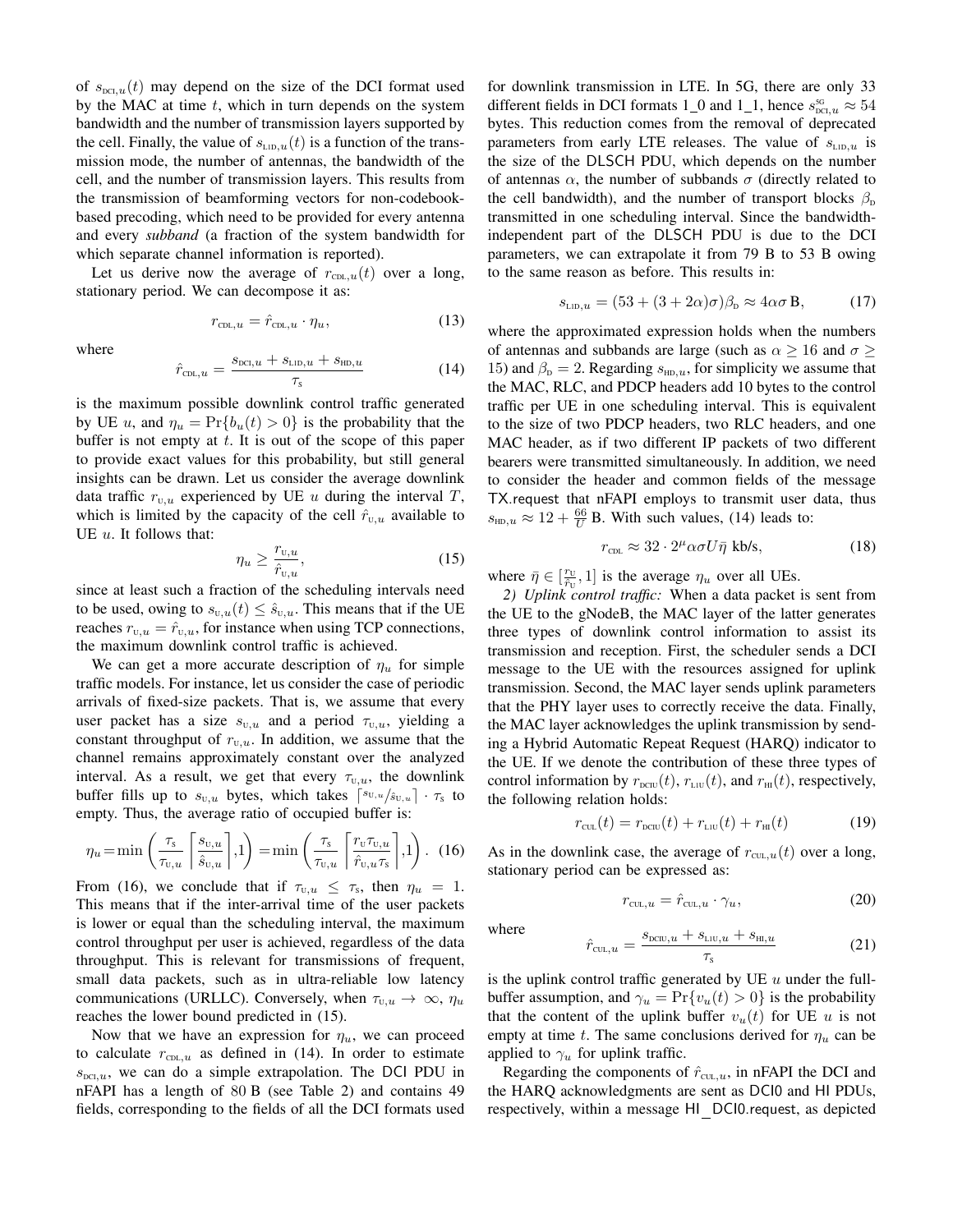in Fig. 3b. The sizes of both PDUs are shown in Table 2. We can assume that the size of the header and the common-fields region of HI DCI0.request (see Table 1) is split between the two PDUs, as there will be the same number of DCI0 and HI PDUs on average. The size of the DCI for uplink scheduling has been reduced in 5G with respect to 4G, containing only 24 fields (combining formats  $0_0$  and  $0_1$ ), whereas in LTE there are 34 fields (in formats 0 and 4). After extrapolating, we obtain  $s_{\text{bcu},u} \approx 40 + \frac{34}{U}$ . The HARQ acknowledgments to uplink transmissions are asynchronous and their delay is not fixed. This translates into more control information to be sent than that shown in Table 1, which according to our measurements is  $s_{\text{H1},u}^{\text{3G}} \approx 30 + \frac{34}{U}$  bytes. Regarding the physical layer parameters for uplink reception, they are sent as one or two ULSCH PDUs within the message UL CONFIG.request, thus  $s_{\text{L1U},u} = 62 \beta_{\text{U}} B$ , where  $\beta_{\text{U}}$  is the average number of uplink transport blocks received simultaneously. In contrast to the downlink case, the number of uplink physical parameters does not scale with the number of antennas or subbands, as only full-bandwidth codebook-based precoding is used in the uplink, hence only the index of the codebook is sent. In total, the uplink control traffic is:

$$
r_{\text{cut}} \approx (0.54 + 1.58U) \cdot 2^{\mu} \bar{\gamma} \text{ Mb/s}
$$
 (22)

where  $\bar{\gamma}$  is the average  $\gamma_u$  over all UEs.

### *C. Average fronthaul traffic*

At this point, we can combine expressions (7), (8), (18), and (22) to obtain a compact estimation of the average fronthaul traffic  $r<sub>FH</sub>$  of a 5G RAN implementing a MAC-PHY split:

$$
r_{\rm FH} \approx 2^{\mu} \cdot [1100 + 32\alpha\sigma \bar{\eta} U + (540 + 1580U)\bar{\gamma}] + r_{\rm U} \text{ kb/s. (23)}
$$

Equation (23) reflects the linear dependency of the overhead traffic on the number of antennas  $\alpha$ , the number of subbands σ, and the frequency of the user data packets  $\bar{\eta}$  and  $\bar{\gamma}$ . In order to grasp the magnitude of the overhead traffic, let us consider, for example, a 200 MHz carrier with two bandwidth parts ( $\sigma = 36$ ),  $\alpha = 128$  antennas,  $U = 10$  simultaneously scheduled users [10], and  $\bar{\eta} = \bar{\gamma} = 1$ . With those values, (23) leads to:

$$
r_{\text{FH}} \approx 1.5 \cdot 2^{\mu} + r_{\text{U}} \text{Gb/s.}
$$
 (24)

We can see that the average overhead traffic  $\Delta r_{\text{FH}} = r_{\text{FH}} - r_{\text{U}}$ ranges from  $\Delta r_{\text{FH}} = 1.5$  to 24 Gb/s, depending on the numerology, which is actually comparable to the capacity the air interface. This estimation of the overhead traffic is significantly higher than that presented by previous research [3] [6].

# VI. EXPERIMENTAL RESULTS

The accuracy of the theoretical model presented in the previous section is put to the test in two different ways. On the one hand, we employ a real testbed of a RAN featuring a MAC-PHY split. On the other hand, for those cases in which the testbed cannot not be used, a simulator is used. In order to produce experimental results as accurate as possible, in both strategies actual nFAPI packets are generated in real time between MAC and PHY functions.



Fig. 4: LTE testbed implementing a MAC-PHY split.



Fig. 5: Overhead traffic in MAC-PHY as a function of the interarrival time of the received packets (for UDP) or bursts (for TCP).

The testbed consists of four Intel i7 PCs (for the UE, DU, CU, and core) and two USRP B210 SDRs (for the UE and DU), as depicted in Fig. 4. This testbed implements a 10 MHz single-antenna LTE cell ( $\alpha = 1$ ,  $\sigma = 9$ , and  $\mu = 0$ ), and achieves a maximum downlink throughput of  $\hat{r}_{\text{U}} = 31.7$  Mb/s. We use srsLTE [11] as the software platform, with custom modifications to implement the nFAPI MAC-PHY split. For the simulations, we employ an extended version of the opennFAPI simulator [12] to enable 5G characteristics (such as high number of antennas and subbands).

We present three experiments regarding the magnitude of overhead traffic  $\Delta r_{\text{FH}}$ . The first experiment measures the impact of the inter-arrival time of the user packets on the total fronthaul traffic. This impact is modeled by the variables  $\bar{\eta}$  and  $\eta_u$  as defined in (16). We generate constant-rate UDP downlink streams of  $r_{\text{U},u} = 10$  Mb/s and 20 Mb/s, as well as TCP streams. For the UDP streams, we vary the transmission period of the datagrams from  $\tau_{U,u} = 0.1$  ms to 200 ms. For the TCP streams, an artificial delay is added to the fronthaul link of the simulator and the testbed to modify the roundtrip time (RTT) of the network and hence the time between bursts. This is done from  $\tau_{U,u} = 0.1$  ms to 200 ms in the simulations, and from  $\tau_{U,u} = 20$  ms to 200 ms in the testbed experiments, as 20 ms is the actual round-trip time. After feeding both the testbed and the simulator with every stream for at least 20 seconds, the average overhead traffic is measured. The results are shown in Fig. 5, where we can see the measured, simulated, and predicted overhead traffic. For the UDP streams, we see that the model matches very closely the measurements and simulation results. It therefore confirms that user traffic with low inter-arrival packet times generates the maximum control overhead regardless of its average throughput, as foreseen in (16). In contrast, when the inter-arrival packet time increases, the model predicts a discontinuous decrease down to an overhead traffic of 2.55 Mb/s for  $r_{U,u} = 20$  Mb/s, and 1.85 Mb/s for  $r_{U,u} = 10$  Mb/s,